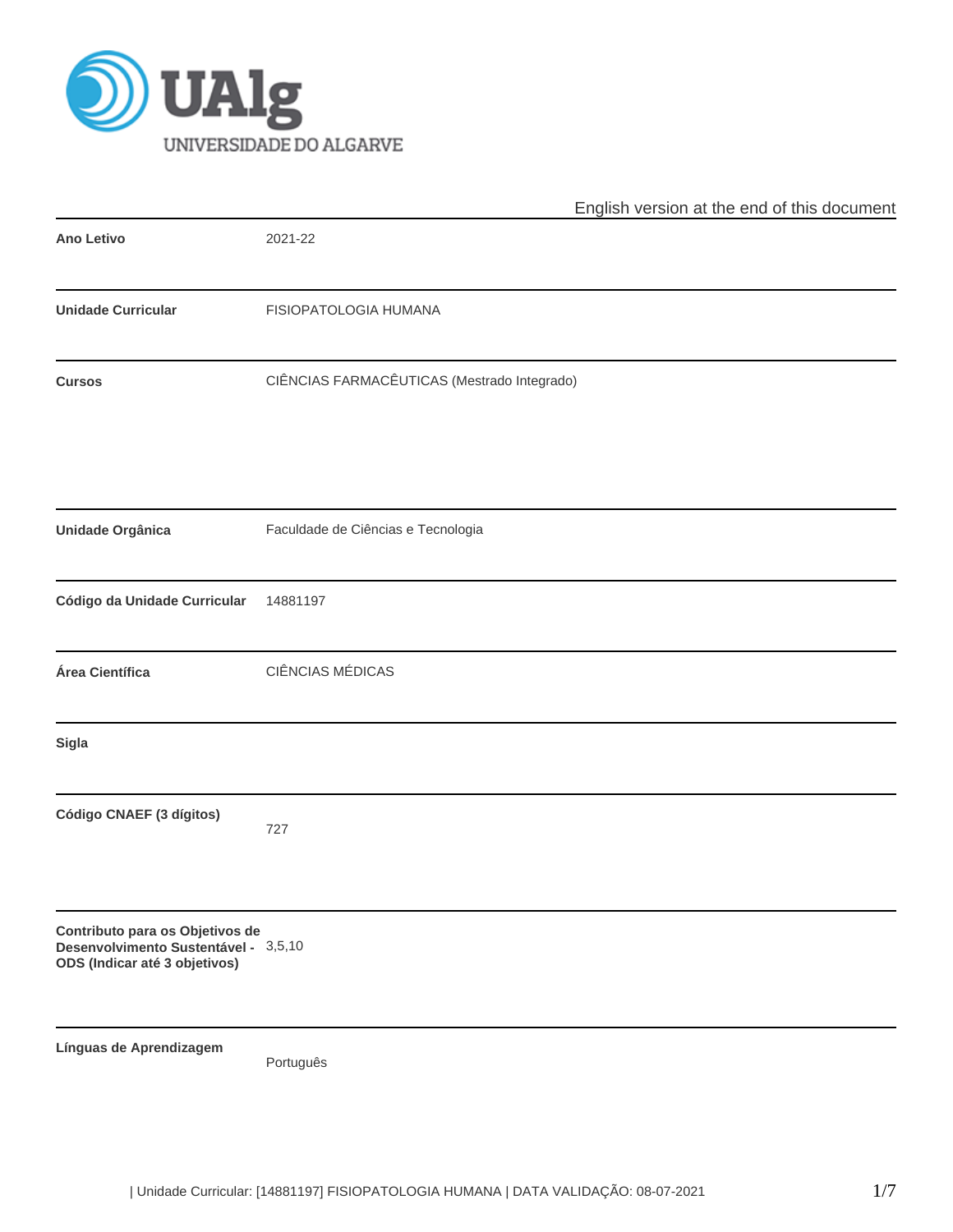

**Modalidade de ensino**

Regime presencial normal

**Docente Responsável | Isabel Maria Júlio da Silva** 

| <b>TIPO DE AULA</b><br><b>DOCENTE</b> |       | TURMAS            | <b>TOTAL HORAS DE CONTACTO (*)</b> |  |  |
|---------------------------------------|-------|-------------------|------------------------------------|--|--|
| Isabel Maria Júlio da Silva           | г. то | TPT<br>T1 . TD1 . | 21.5T:                             |  |  |

\* Para turmas lecionadas conjuntamente, apenas é contabilizada a carga horária de uma delas.

| <b>ANO</b> | <b>PERIODO DE FUNCIONAMENTO*</b> | <b>HORAS DE CONTACTO</b> | <b>HORAS TOTAIS DE TRABALHO</b> | <b>ECTS</b> |
|------------|----------------------------------|--------------------------|---------------------------------|-------------|
| ാ0         | ົ<br>ےت                          | 21.5T; 37.5TP            | 156                             |             |

\* A-Anual;S-Semestral;Q-Quadrimestral;T-Trimestral

## **Precedências**

Sem precedências

## **Conhecimentos Prévios recomendados**

Disciplina em que se recomenda que o aluno possua conhecimentos sólidos em anatomia e fisiologia, bem como de análise e interpretação de textos escritos em português e inglês.

## **Objetivos de aprendizagem (conhecimentos, aptidões e competências)**

O objectivo é fornecer aos alunos um conjunto de conhecimentos, sólidos e estruturados, da fisiopatologia humana, necessários para a compreensão, análise crítica, discussão e investigação de qualquer tópico relacionado. É uma disciplina que promove um contacto com os grandes quadros causadores da doença, abordando o mecanismo de formação das doenças, causas, características dos quadros patológicos e consequências por órgãos e sistemas, bem como sobre o corpo visto como um todo.

O aluno na posse do conhecimento sobre a fisiopatologia dos diferentes órgãos e sistemas, compreendendo o normal funcionamento do corpo humano face à agressão, ficará com as noções necessárias para desenvolver o raciocínio perante situações de doença, integrando os conhecimentos adquiridos das patologias na vertente das Ciências Farmacêuticas.

Como objectivo secundário é assegurado que a nomenclatura desta área do conhecimento seja apreendida e integrada no discurso do aluno.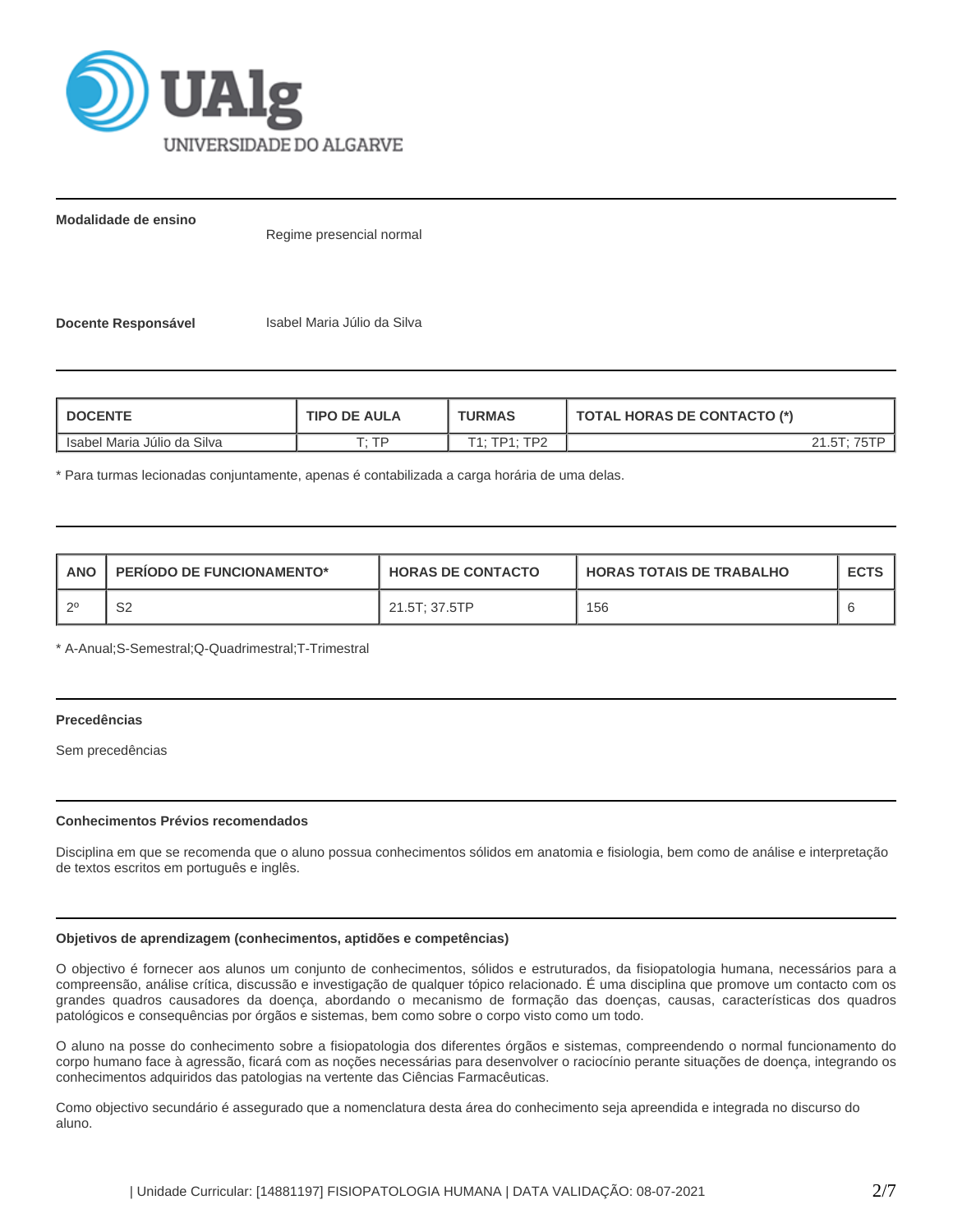

### **Conteúdos programáticos**

| Fisiopatologia Humana e abordagem da doença                                                                                    |  |
|--------------------------------------------------------------------------------------------------------------------------------|--|
| Homeostasia, Agentes externos da Patologia, Inflamação e abordagem de Resposta inflamatória fase aguda                         |  |
| Trauma, Ferida, Reparação e Cicatrização. Queimadura pelos vários agentes. Agentes Mecânicos e consequências dos traumatismos. |  |
| Fisiopatologia do Edema e da Dor                                                                                               |  |
| Fisiopatologia da Doença Oncológica                                                                                            |  |
| Fisiopatologia do Aparelho Urinário                                                                                            |  |
| Fisiopatologia do Sistema Endócrino                                                                                            |  |
| Fisiopatologia do Sistema Nervoso                                                                                              |  |
| Fisiopatologia do Sistema Hematopoético e Imunidade                                                                            |  |
| Fisiopatologia do Aparelho Respiratório                                                                                        |  |
| Fisiopatologia do Cardiovascular                                                                                               |  |
| Fisiopatologia do Aparelho Digestivo e Glândulas Anexas                                                                        |  |
| Fisiopatologia do Politrauma, Infecção e Sépsis                                                                                |  |
|                                                                                                                                |  |

## **Metodologias de ensino (avaliação incluída)**

O ensino será feito através da metodologia expositiva, com aulas semanais teóricas e teórico-práticas.

Nas aulas teórico-práticas, os alunos serão distribuídos por grupos.

Nas teórico-práticas, serão resolvidos casos clínicos relacionados com as diferentes patologias. Em aulas previamente programadas, os alunos apresentarão casos clínicos (duração de 15 min) e temas seleccionados (duração de 15-20 min), com posterior discussão, tendo como critérios de avaliação,a facilidade na comunicação, estruturação do tema, conteúdo e rigor científico.

O aluno para a avaliação final deverá ter uma frequência de, pelo menos 60%, das aulas teórico-práticas.

A avaliação é realizada através de 1 frequência e exames em época normal e em época de recurso, representando a parte teórica 75% e a parte teórico-prática 25%. O aluno deverá obter a classificação igual ou superior a 9,5 valores para a aprovação na disciplina.

# **Bibliografia principal**

Pinto, Anabela Mota (2013). **Fisiopatologia , Fundamentos e Aplicações** , 3ª ed, Lidel

Henry (2017). **Clinical Diagnosis and Management by Laboratory Methods** . 23th Ed., W. B. Saunders Company.

Harrison´s (2018). **Principles of Internal Medicine,20** ª Ed., Mc Graw Hill.

Kumar, H. Abbas, A. K., Aster, J. C, (2018). Robbins, Basic Pathology, 10th. Ed., ELSEVIER.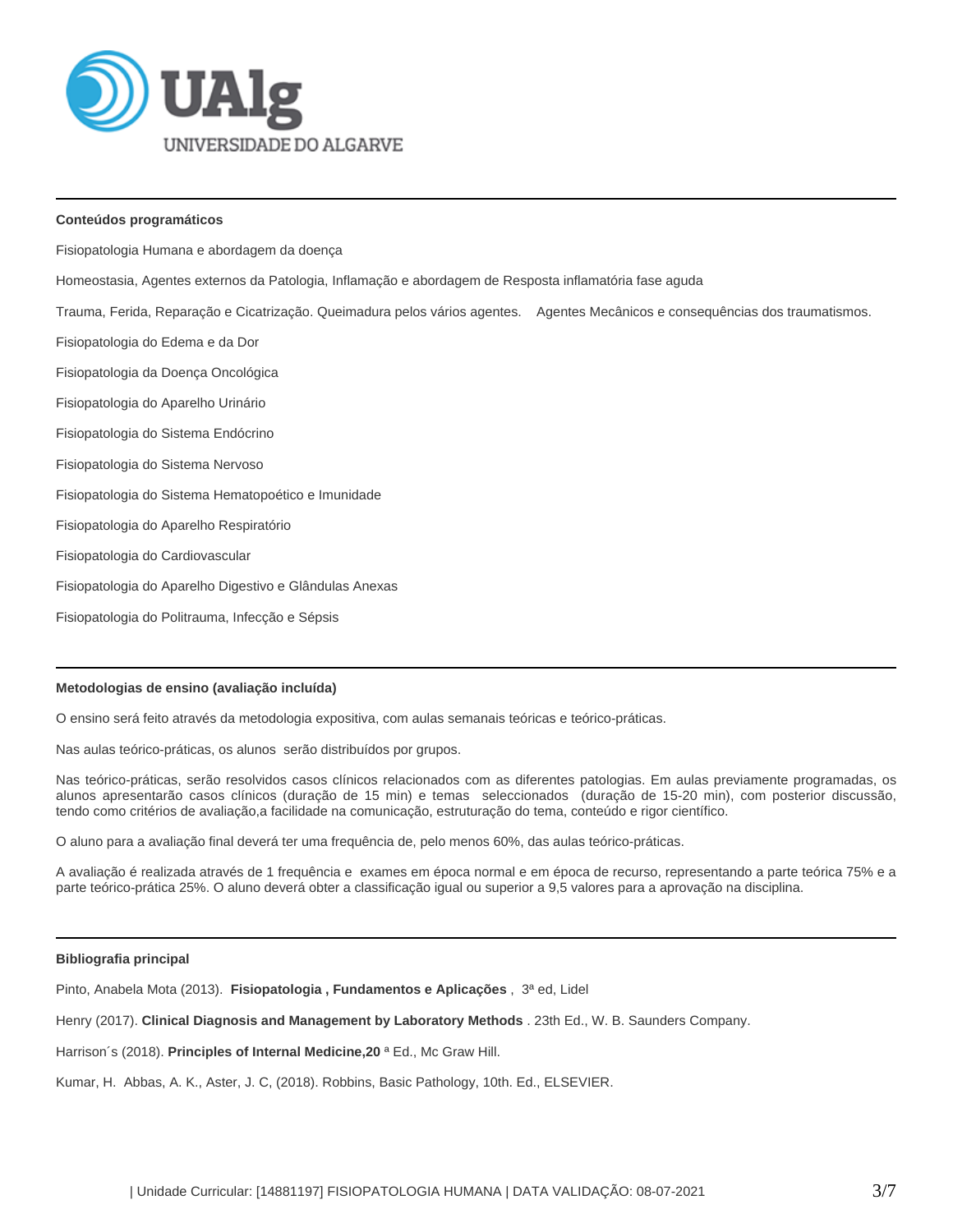

| <b>Academic Year</b>                                                                                   | 2021-22                                       |
|--------------------------------------------------------------------------------------------------------|-----------------------------------------------|
| <b>Course unit</b>                                                                                     | HUMAN PHYSIOPATHOLOGY                         |
| <b>Courses</b>                                                                                         | PHARMACEUTICAL SCIENCES (Integrated Master's) |
| <b>Faculty / School</b>                                                                                | FACULTY OF SCIENCES AND TECHNOLOGY            |
| <b>Main Scientific Area</b>                                                                            |                                               |
| Acronym                                                                                                |                                               |
| <b>CNAEF</b> code (3 digits)                                                                           | 727                                           |
| <b>Contribution to Sustainable</b><br><b>Development Goals - SGD</b><br>(Designate up to 3 objectives) | 3,5,10                                        |
| Language of instruction                                                                                | Portuguese                                    |
| <b>Teaching/Learning modality</b>                                                                      | classroom lessons                             |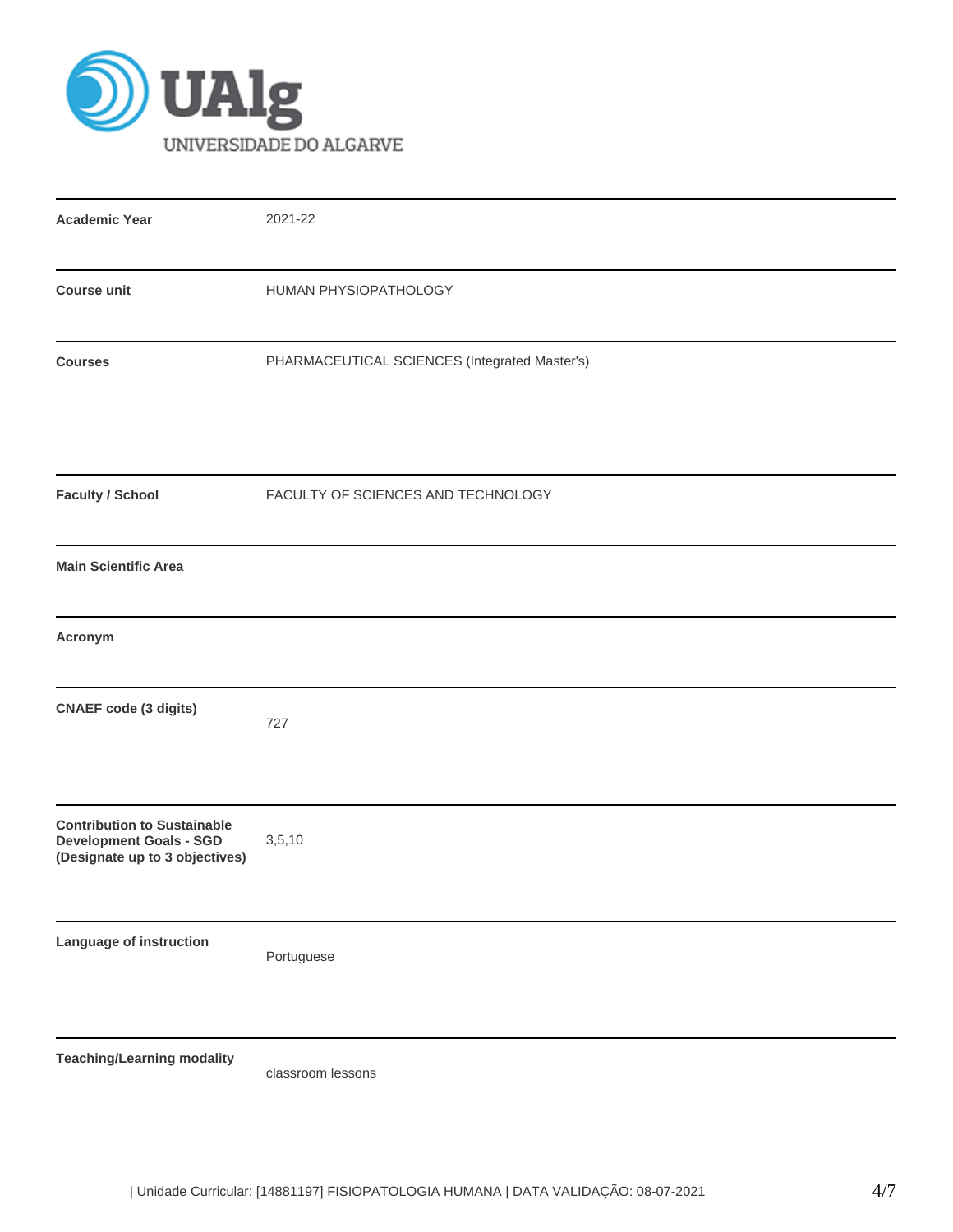

**Coordinating teacher** Isabel Maria Júlio da Silva

| Teaching staff              | <b>Type</b> | <b>Classes</b> | Hours (*)          |
|-----------------------------|-------------|----------------|--------------------|
| Isabel Maria Júlio da Silva | т.<br>тp    | T1: TP1: TP2   | 215T<br>$\sim$ 1.0 |

\* For classes taught jointly, it is only accounted the workload of one.

| Con |                | TD. |    | <b>Trea</b> |    |    | <b>otal</b> |
|-----|----------------|-----|----|-------------|----|----|-------------|
|     | - 31<br>$\sim$ |     | ШC | ΙЮ          | ШC | IЮ | эc          |

T - Theoretical; TP - Theoretical and practical ; PL - Practical and laboratorial; TC - Field Work; S - Seminar; E - Training; OT - Tutorial; O - Other

### **Pre-requisites**

no pre-requisites

## **Prior knowledge and skills**

Discipline in which it is recommended that the student possess solid knowledge in anatomy and physiology, as well as analysis and interprestation of texts written in Portuguese and English

## **The students intended learning outcomes (knowledge, skills and competences)**

The goal is to provide students with a solid and structured set of knowledge of human pathophysiology necessary for the understanding, critical analysis, discussion and investigation of any related topic. It is a discipline that promotes contact with the great causes of the disease, addressing the mechanism of formation of diseases, causes, characteristics of pathological conditions and consequences for organs and systems, as well as the body as a whole.

The student in possession of the knowledge about the pathophysiology of the different organs and systems, including the normal functioning of the human body in the face of aggression, will have the necessary notions to develop reasoning in the face of disease situations, integrating the acquired knowledge of pathologies in the Science Pharmaceuticals.

As a secondary objective, it is ensured that the nomenclature of this area of ??knowledge is apprehended and integrated into the student's discourse.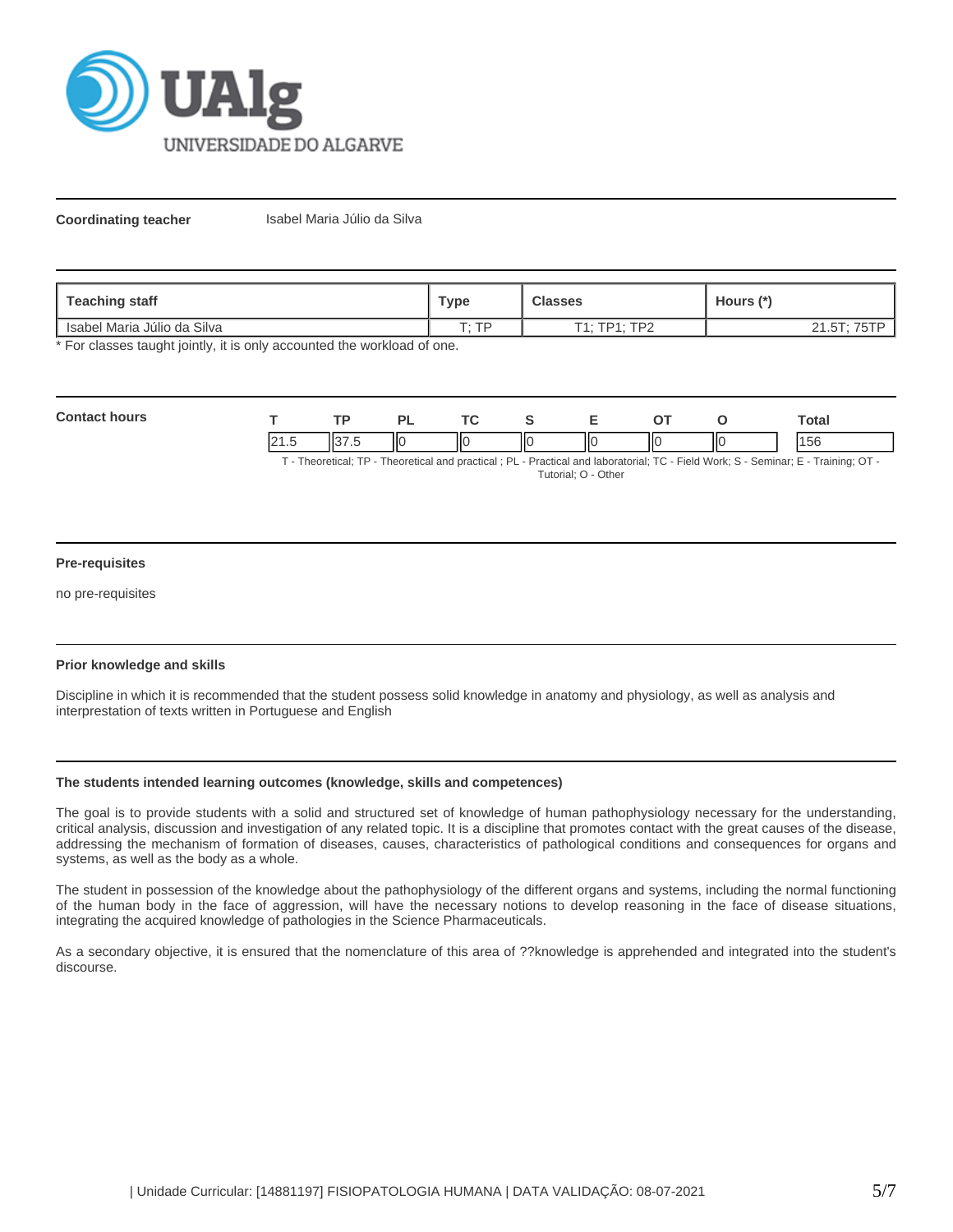

# **Syllabus**

Human Pathophysiology and disease approach Homeostasis, External Agents of Pathology, Inflammation and Approach to Acute Inflammatory Response Trauma, Wound, Repair and Healing. Burning by various agents Mechanical agents and consequences of injuries. Pathophysiology of Edema and Pain Pathophysiology of Oncologic Disease Pathophysiology of the Urinary System Pathophysiology of the Endocrine System Pathophysiology of the Nervous System Pathophysiology of the Hematopoietic System and Immunity Respiratory System Pathophysiology Pathophysiology of Cardiovascular Pathophysiology of the Digestive System and Attached Glands Pathophysiology of Politrauma, Infection and Sepsis

## **Teaching methodologies (including evaluation)**

The teaching will be done through the expository methodology, with weekly theoretical and theoretical-practical classes. In the theoretical-practical classes, the students will be splited in groups.

In the theoretical-practical classes, clinical cases related to different pathologies will be solved.

In previously scheduled classes, students will present clinical cases (duration of 15 min) and selected subjects (duration of 15-20 min), with later discussion, having as criteria for the evaluation, the ease in the communication, structuring of the theme, content and scientific rigor.

The students for the final evaluation should have a frequency of at least 60% of theoretical-practical classes.

The evaluation is carried out through 1 test, and a final examination in normal time and in resource time, representing the theoretical part 75% and theoretical-practical part 25%. The student must obtain the classification equal of 9.5 or higher for approval in the discipline.